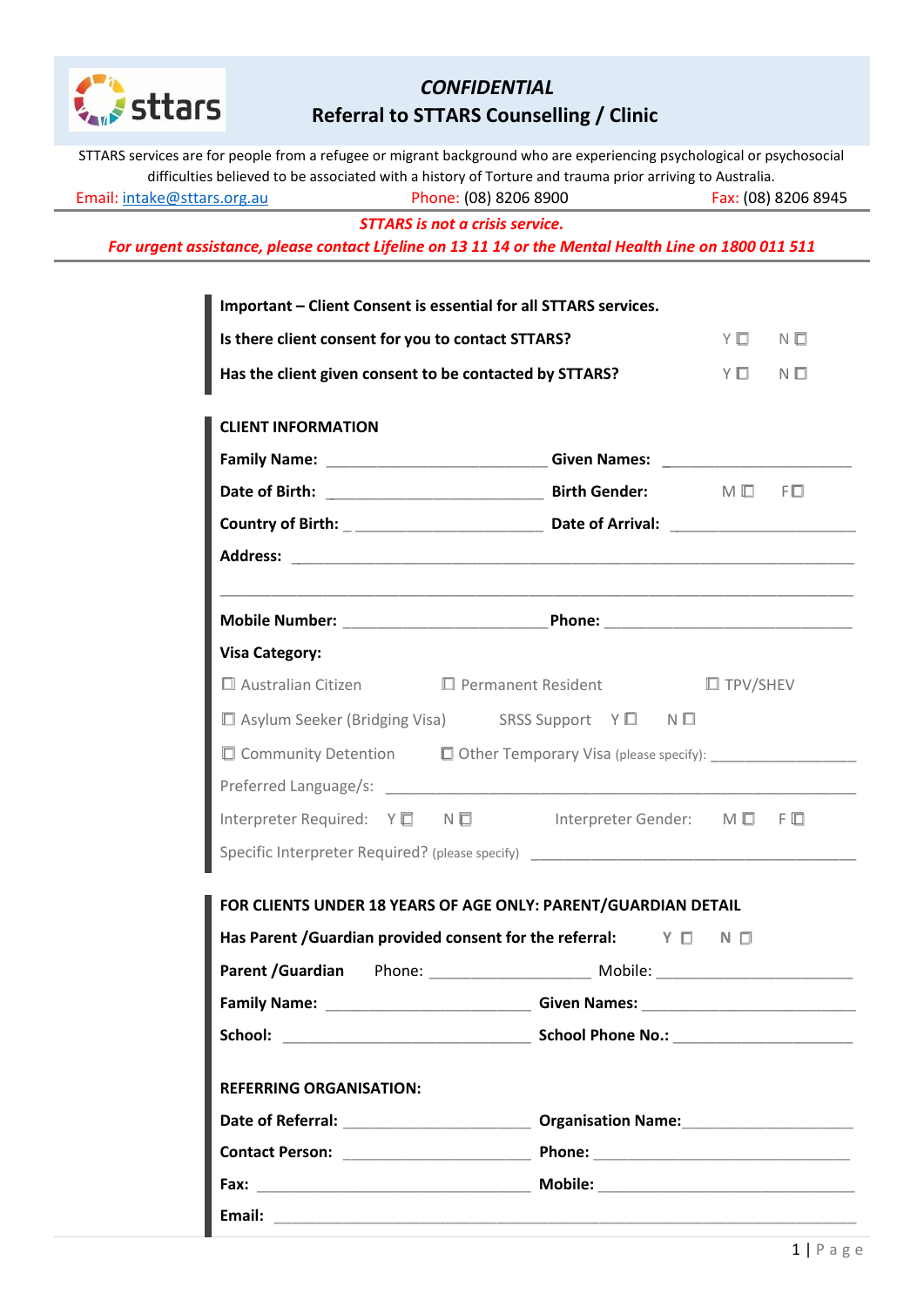

| <b>SETTLEMENT STATUS</b>         |                                                                                                            |                                                                                                                 |                            |  |  |
|----------------------------------|------------------------------------------------------------------------------------------------------------|-----------------------------------------------------------------------------------------------------------------|----------------------------|--|--|
|                                  |                                                                                                            |                                                                                                                 |                            |  |  |
|                                  |                                                                                                            |                                                                                                                 |                            |  |  |
|                                  |                                                                                                            |                                                                                                                 |                            |  |  |
|                                  |                                                                                                            |                                                                                                                 |                            |  |  |
|                                  |                                                                                                            |                                                                                                                 |                            |  |  |
|                                  |                                                                                                            |                                                                                                                 |                            |  |  |
| Accommodation:                   |                                                                                                            |                                                                                                                 |                            |  |  |
|                                  |                                                                                                            | $\Box$ On Arrival $\Box$ Public Rental $\Box$ Private Rental $\Box$ Boarding House                              | $\Box$ Homeless            |  |  |
|                                  |                                                                                                            | $\Box$ Own House $\Box$ Emergency $\Box$ Supported                                                              |                            |  |  |
| <b>Living Arrangements:</b>      |                                                                                                            |                                                                                                                 |                            |  |  |
|                                  |                                                                                                            | $\Box$ Lives Alone $\Box$ Lives with Family $\Box$ Lives with others                                            |                            |  |  |
| <b>RELATIONSHIP STATUS:</b>      |                                                                                                            |                                                                                                                 |                            |  |  |
|                                  |                                                                                                            | $\square$ Married $\square$ Defacto $\square$ Divorced $\square$ Separated $\square$ Widowed $\square$ Single   |                            |  |  |
|                                  | (Please state name, age, gender and relationship to client)                                                |                                                                                                                 |                            |  |  |
|                                  | Highest level of education prior arriving to Australia:<br>$\Box$ Primary $\Box$ Secondary $\Box$ Tertiary |                                                                                                                 | $\Box$ No Formal Education |  |  |
| Income:                          |                                                                                                            |                                                                                                                 |                            |  |  |
|                                  |                                                                                                            | $\square$ Wages/Salary $\square$ No Income $\square$ Other (please specify) ___________________                 |                            |  |  |
| <b>Employment:</b>               |                                                                                                            |                                                                                                                 |                            |  |  |
|                                  |                                                                                                            | $\square$ Full Time $\square$ Part Time/Casual $\square$ Unemployed $\square$ Student                           |                            |  |  |
| <b>Other Agency Involvement:</b> |                                                                                                            | Email: <u>Communication of the Communication of the Communication of the Communication of the Communication</u> |                            |  |  |
|                                  |                                                                                                            |                                                                                                                 |                            |  |  |
|                                  |                                                                                                            |                                                                                                                 |                            |  |  |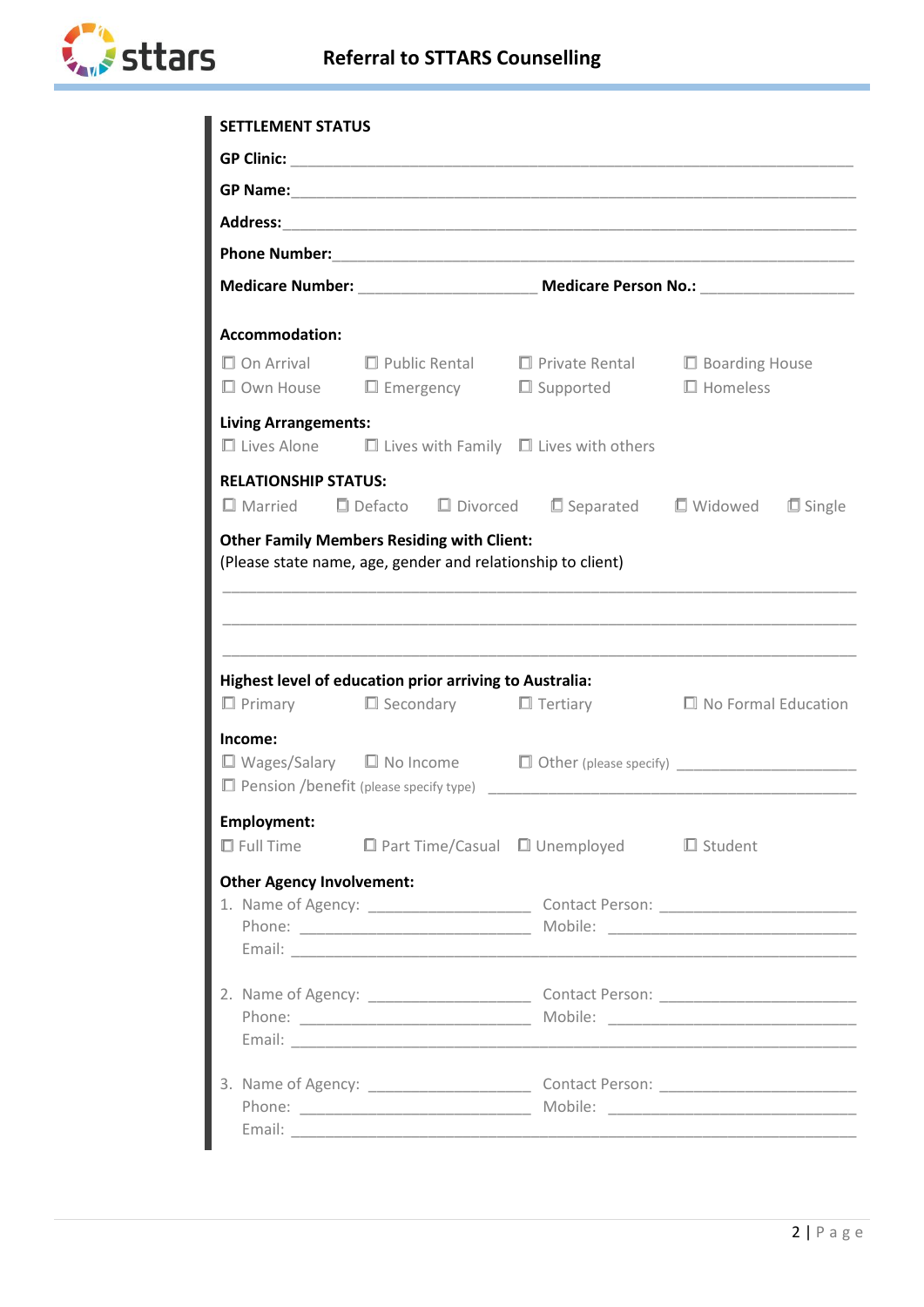

## **REFERRAL INDICATORS:**

#### **Experience of torture or severe trauma**

It is not necessary for referral to obtain a detailed personal history. Sufficient information is required only to determine that a person is eligible for STTARs services because they have had experiences of torture and trauma that they believe are affecting them now. A possible question to ask your client is:

"Some people have had bad things happen to themselves and their families. Has anything happened to you or your family that is affecting the way you are feeling now?"

**Has the client disclosed experience of torture or other traumatic events with or without Prompting?** Y ☐ N ☐

**Has the client disclosed injuries or pains which are the result of torture, sexual assault or other form of violence?** Y ☐ N ☐

\_\_\_\_\_\_\_\_\_\_\_\_\_\_\_\_\_\_\_\_\_\_\_\_\_\_\_\_\_\_\_\_\_\_\_\_\_\_\_\_\_\_\_\_\_\_\_\_\_\_\_\_\_\_\_\_\_\_\_\_\_\_\_\_\_\_\_\_\_\_\_\_\_\_

\_\_\_\_\_\_\_\_\_\_\_\_\_\_\_\_\_\_\_\_\_\_\_\_\_\_\_\_\_\_\_\_\_\_\_\_\_\_\_\_\_\_\_\_\_\_\_\_\_\_\_\_\_\_\_\_\_\_\_\_\_\_\_\_\_\_\_\_\_\_\_\_\_\_

\_\_\_\_\_\_\_\_\_\_\_\_\_\_\_\_\_\_\_\_\_\_\_\_\_\_\_\_\_\_\_\_\_\_\_\_\_\_\_\_\_\_\_\_\_\_\_\_\_\_\_\_\_\_\_\_\_\_\_\_\_\_\_\_\_\_\_\_\_\_\_\_\_\_

**Brief Summary:** 

The following are useful areas to enquire about to establish if there are psychological/social effects. If there are symptoms it is reasonable to consider to be a consequence of having experienced traumatic events associated with refugee experience for a referral to STTARS to be the appropriate response.

| $\Box$ Sleep Difficulties: $\Box$ |
|-----------------------------------|
|                                   |
|                                   |
|                                   |
|                                   |
|                                   |
|                                   |
|                                   |
|                                   |
|                                   |